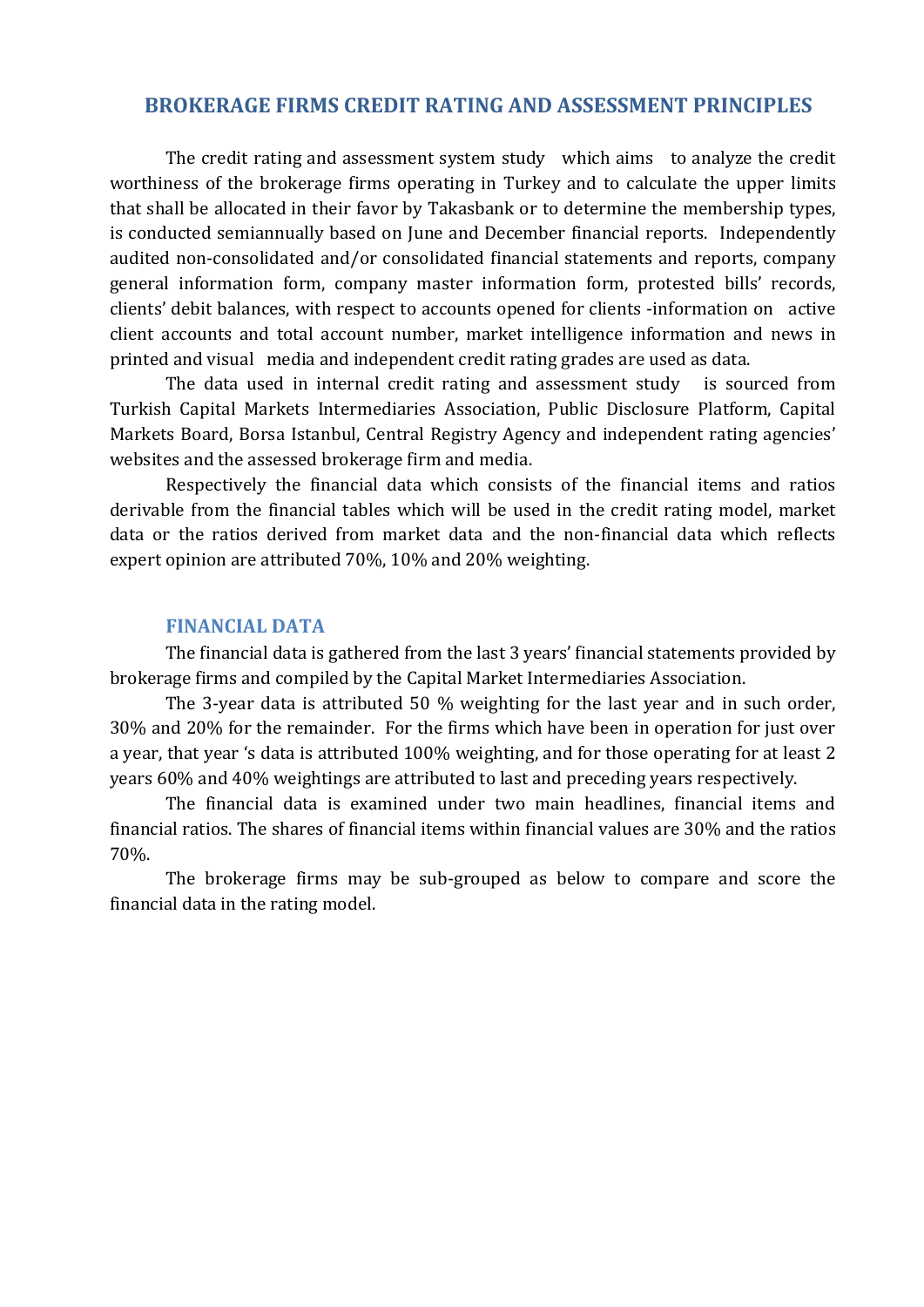| <b>Financial Items</b> | <b>Financial Ratios</b>                         |  |
|------------------------|-------------------------------------------------|--|
| Net Term Profit        | <b>Liquidity Ratios</b>                         |  |
| Shareholders' Equity   | <b>Current Ratio</b>                            |  |
| Net Working Capital    | <b>Liquidity Ratio</b>                          |  |
| Services Revenue       | Cash Ratio                                      |  |
| <b>Liquid Assets</b>   | Liquid Assets/Total Assets                      |  |
|                        | <b>Financial Structure Ratios</b>               |  |
|                        | Shareholders' Equity/ Total Liabilities         |  |
|                        | Financial Debt/ Shareholders' Equity            |  |
|                        | Capital Adequacy Base/Shareholders' Equity      |  |
|                        | Net foreign asset position/Shareholders' Equity |  |
|                        | <b>Revenue-Expense Ratios</b>                   |  |
|                        | Net Term Profit/ Services Revenue               |  |
|                        | Net Term Profit/ Shareholders' Equity           |  |
|                        | Net Term Profit/Total Assets                    |  |
|                        | Services Revenue/ Operating Cost                |  |
|                        | Services Revenue/ Gross Profit                  |  |

### **Financial Items**

The sizes within the financial items are scored with respect to their significance. During scoring the brokerage sector average is calculated and each brokerage firm's value is compared with the sectorial average. During the calculation of the sectorial average, if required, the largest and smallest values can be removed from the average, not to exceed 10% of the data set, to reduce the effect of the outliers. The score is graded out of 100 for each brokerage firm, after the comparison with the sectorial average, on the condition that the sectorial average equivalent will receive 70%.

### **Financial Ratios**

The financial ratio score calculation varies according to ratios. Before calculation of the ratio scores, brokerage firms are classified into alike institution groups .The scoring, for some ratios, takes into account the brokerage firm's group average and assigns the score according to the proximity and distance while for others the score is assigned according to the proximity and distance to generally accepted benchmark values or those defined by the authorities. In scoring based on comparison to benchmark values, the score is divided into benchmark value score and internal score for some ratios. In scoring based on sectorial or group average, the general principle is that the brokerage firm, which achieves the average value, can receive maximum 70% on that ratio. The remainder of the score can increase and decrease in direct proportion to the distance and proximity from the average. If required, during the calculation of sectorial and group average, the highest and lowest values are removed from the average, not to exceed 10% of the number of data, to reduce the impact of the outliers.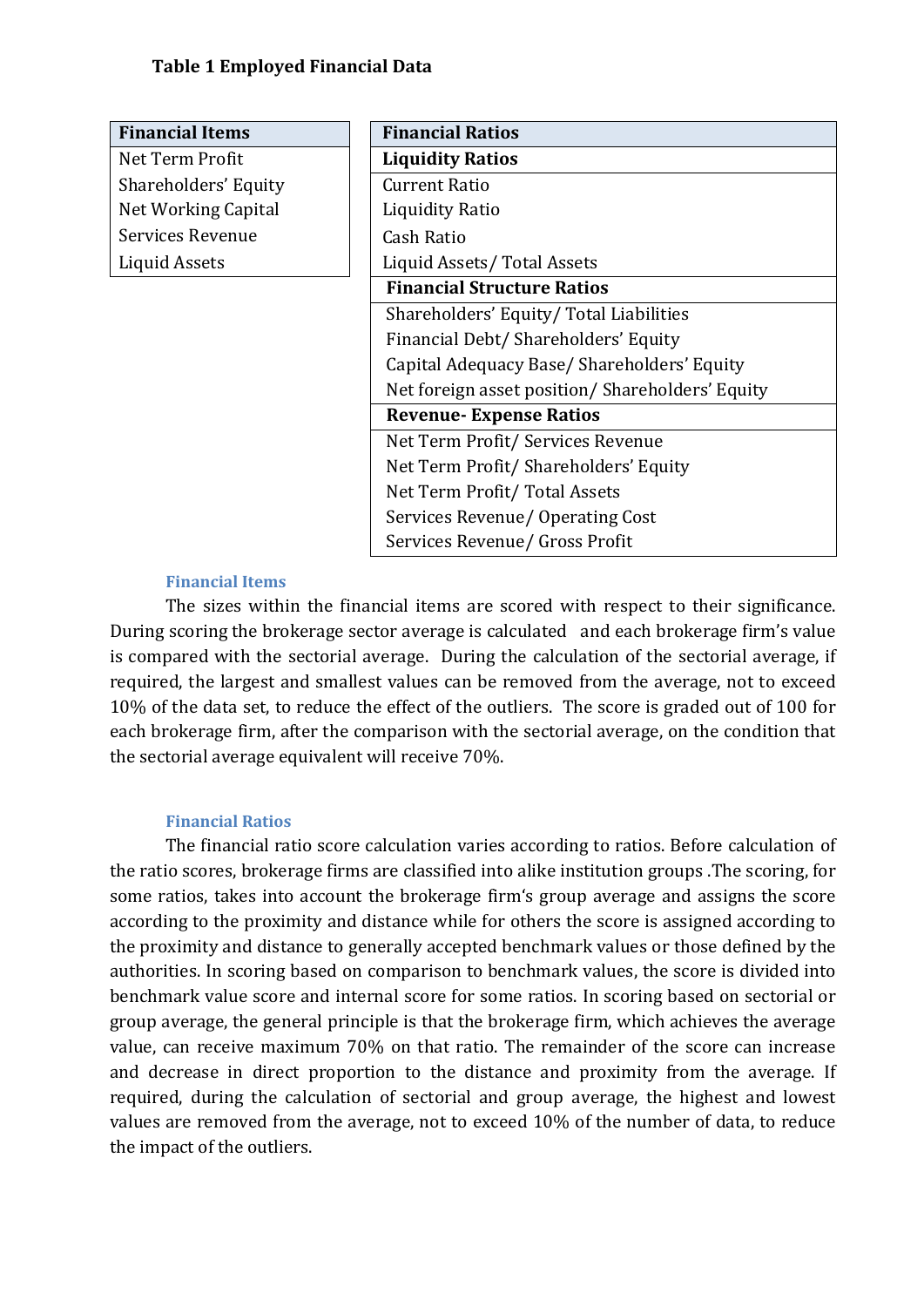# **VALUES CONCERNING MARKET EFFICIENCY**

The safekeeping balance resulting from brokerage firms' settlement and safekeeping transactions in the stock exchange, is a table which consists of three ratios which show the relation between data such as client debit and credit accounts or their inner relations. The ratios used during the analysis are:

*Top 10 Highest Client Safekeepng Balance/ Total Safekeeping Balance:* The brokerage firm's top 10 highest safekeeping balance clients' share in total is measured.

*Top 10 highest client debit balances/ Shareholders' Equity:* The share of top 10 clients with highest debit balance in the shareholders' equity.

*Percentage change in Accounts with Balances:* The brokerage firm's active safekeeping accounts' percentage change is monitored quarterly.

## **MORALITY**

Morality consists of 3 sections. The 1<sup>st</sup> section is the evaluator's non-numeric grade.

In the course of evaluator's rating; the news about the firms in press bulletin and press, news such as closure, suspension, license cancelation or issuance , news concerning the brokerage firm's shareholder or managers , market speculation about the firm, brokerage firms' default& market credibility, Takasbank's experience over time with the brokerage firm ,must be taken into consideration.

Morality's 2nd section consists of the scores based on the replies to questions in Table 2.

## **Table 2 Morality Questions**

| 1-Has the General Manager changed more than once in the last 3        |
|-----------------------------------------------------------------------|
| years?                                                                |
| 2-Has the paid in capital been increased in the last 3 years?         |
| 3-Has the firm been temporarily suspended in the last 3 years?        |
| 4-Does the brokerage firm has credit relation with more than 2        |
| banks?                                                                |
| 5-Does the brokerage firm or any of its partners has/have protested   |
| bills?                                                                |
| 6-Is more than 70% of the total services revenue coming from a single |
| product?                                                              |

Morality's 3d section is graded according to the shareholders' equity amount during the brokerage firm's rating and assessment period. The brokerage firm's shareholders' equity receives the score it corresponds to.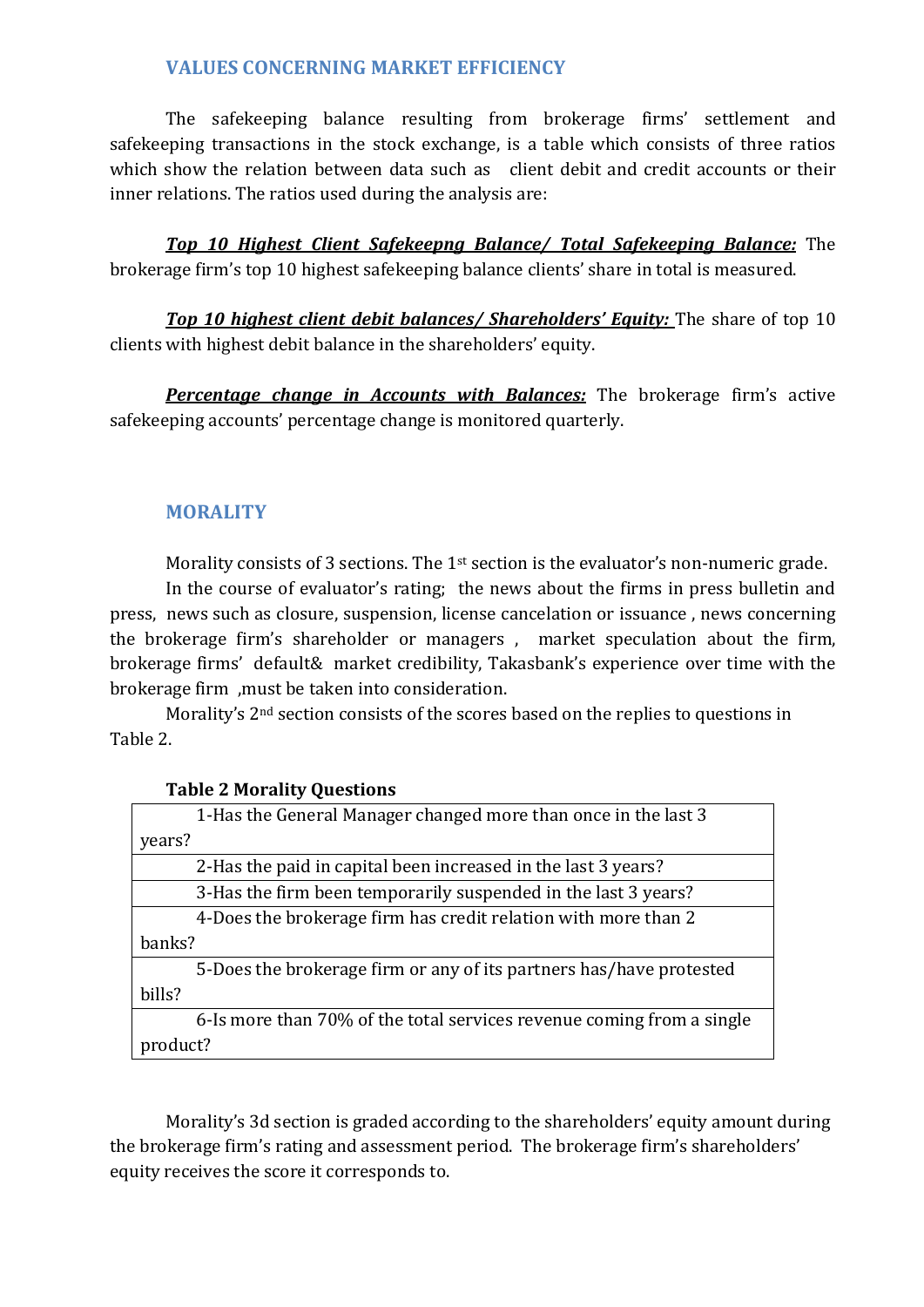### **INDEPENDENT RATING ADDITIONAL SCORE**

#### **Independent Credit Rating Grade**

The independent credit ratings are obtained from the firms themselves, credit rating agencies' websites, brokerage firms' websites, annual reports or other sources on the Internet.

The brokerage firms' and the brokerage firms' domestic and overseas majority shareholders' independent credit ratings may be reflected to the internal credit rating and assessment rating in accordance with the prescribed principles.

The credit rating grades must have been assigned or reviewed in the past year to take into consideration. The unsolicited credit ratings are not taken into account.

The credit ratings of the following agencies are taken into consideration; Fitch, Moody's, Standard& Poors, Japanese JCR and DBRS (Dominion Bond Rating Services) . The credit ratings assigned by domestic agencies affiliated with the aforementioned agencies, are taken into consideration if authorized by the BRSA (BDDK) or CMB (SPK). The credit ratings assigned by the other domestic agencies are taken into consideration if they are authorized both by the BRSA (BDDK) and CMB (SPK). Nevertheless, credit ratings assigned by the domestic agencies authorized only by the BRSA (BDDK) or CMB (SPK), are taken into consideration only if a second credit rating is available from another agency.

For domestic brokerage firms and majority shareholders, long-term corporate national credit rating, otherwise international local currency credit ratings are used.

For brokerage firms' overseas majority shareholders, international credit rating agencies' corporate long-term international foreign currency credit ratings are used.

If the brokerage firm and the majority shareholder both hold independent credit ratings, former in Turkey and latter in Turkey or abroad, one of the ratings or both of them are taken into consideration in accordance with the precautionary principle,.

In case of more than one credit rating, the lower one is taken into account.

In the event of a negative opinion with regards to the authenticity and reliability of the credit rating assigned by the rating agency, the rating is not taken into account.

Table 3 is used to match internal credit rating and assessment grades with independent rating grades.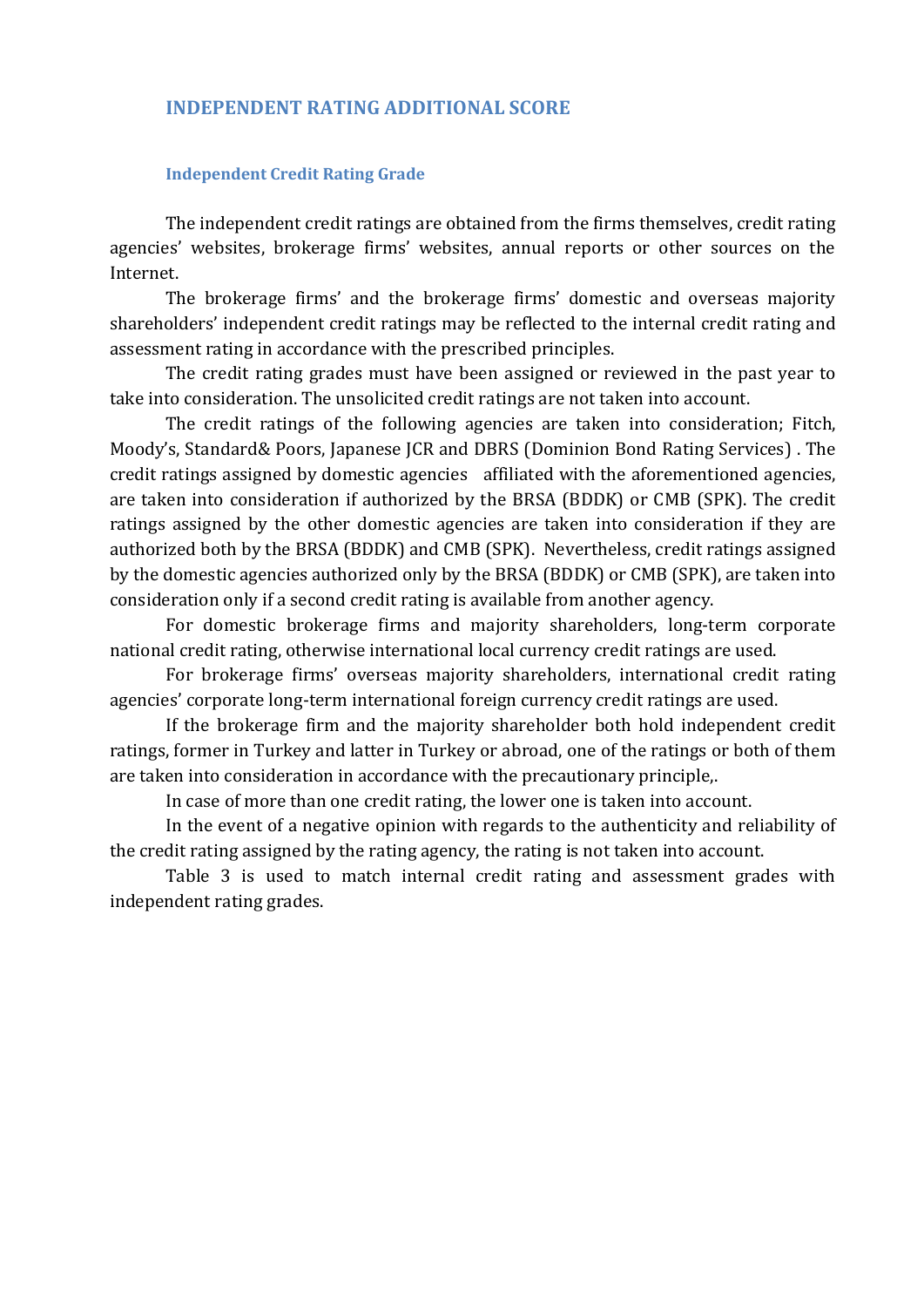| <b>Internal Credit Rating and</b> | <b>Independent Credit Rating Grades</b> |                                              |  |  |
|-----------------------------------|-----------------------------------------|----------------------------------------------|--|--|
| <b>Assessment Grade</b>           | Moody's                                 | Fitch, S&P's, DBRS,<br><b>JCR</b> and others |  |  |
| TBD-A                             | AAA                                     | AAA                                          |  |  |
|                                   | Aa1 Aa2 Aa3                             | $AA+AAAA$                                    |  |  |
| TBD-B                             | A1 A2 A3                                | $A + A$                                      |  |  |
|                                   | Baa1 Baa2                               | BBB+ BBB                                     |  |  |
| TBD-C                             | Baa3                                    | BBB-                                         |  |  |
|                                   | Ba1 Ba2                                 | $BB + BB$                                    |  |  |
| TBD-D                             | Ba <sub>3</sub>                         | BB-                                          |  |  |
|                                   | B1 B2 B3                                | $B + B B$                                    |  |  |
| TBD-E                             | Caa1 Caa2 Caa3                          | <b>CCC</b>                                   |  |  |
|                                   | D                                       | D                                            |  |  |

**Table 3 Internal and Independent Rating Grade Matching Table**

If the brokerage firm's appraised internal credit rating and assessment grade is equivalent to its or the majority shareholder's independent credit rating grade, the internal credit rating and assessment grade is not modified and the internal credit rating and assessment grade appraised by the Bank is taken into account.

If the brokerage firm's appraised internal credit rating and assessment grade is higher than its or the majority shareholder's independent credit rating grade, the internal credit rating and assessment grade is downgraded in accordance with Table 4. If the brokerage firm's majority shareholder's independent credit rating shall be taken into account, 75% of the scores in Table 4 is considered.

If the brokerage firm's appraised internal credit rating and assessment grade is lower than its or the majority shareholder's independent credit rating grade and the appraised credit rating range is between TBD-B and TBD-D, extra points are added according to its or the majority shareholder's credit rating in line with Table 4. If the brokerage firm's majority shareholder's independent credit rating shall be taken into account, 75% of the scores in Table 4 are considered.

If the appraised internal credit rating and assessment grade is TBD-E, the brokerage firm's or the majority shareholder's independent credit rating grade is not taken into account and the appraised grade is not rectified.

Irrespective of the appraised internal credit rating and assessment grade, if the independent credit rating of the brokerage firm or the majority shareholder is "D (Default)", their credit lines with our Bank are cancelled and he brokerage firm's appraised grade is rectified as TBD-E.

While taking into account the majority shareholders' independent credit rating grade, the Parent's support grades, which indicate the majority shareholder's strength and intention to support the brokerage firm may be sought.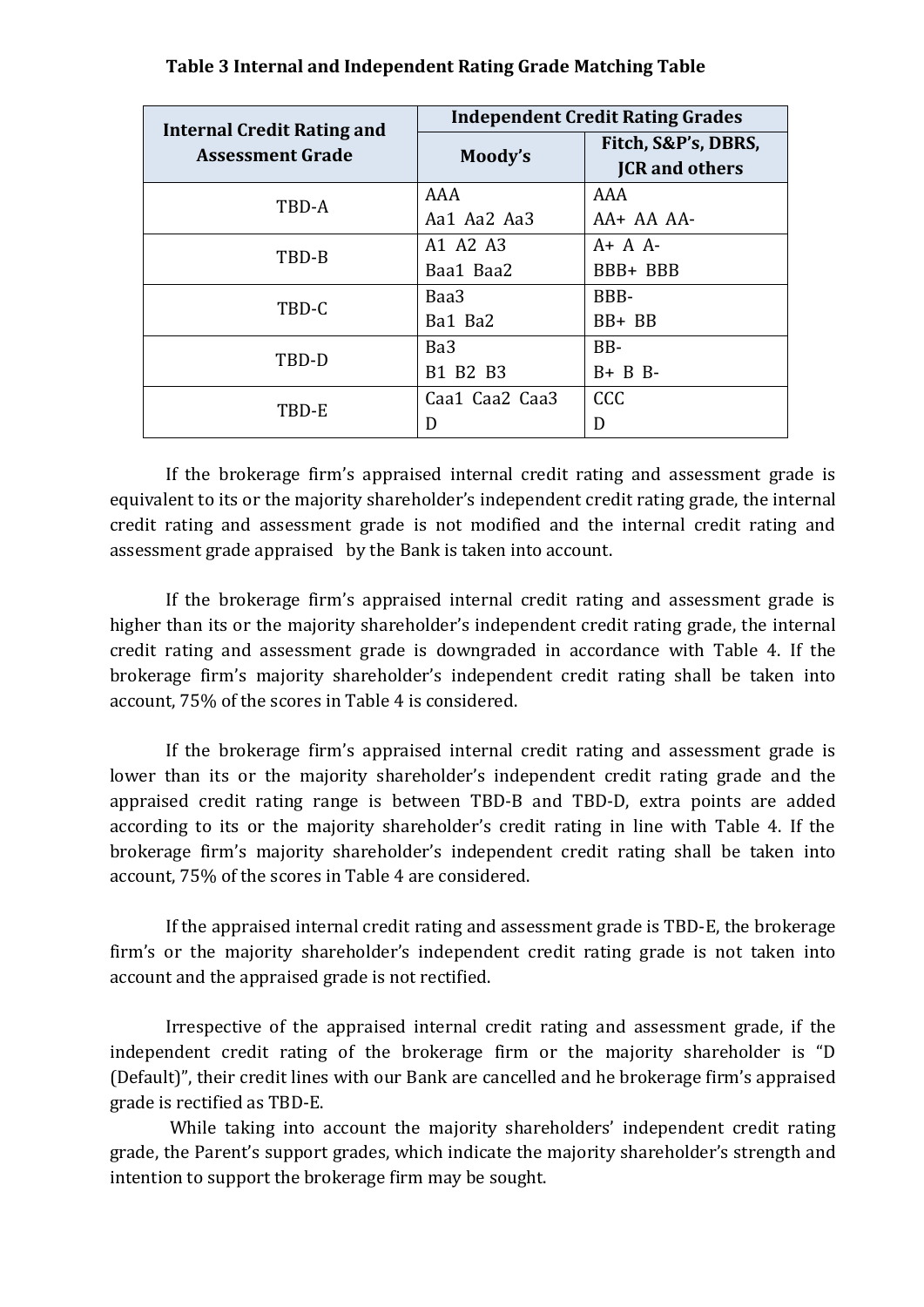## **Table 4 Increase/ Decrease scale**

|                                                                               |       |       |                | BBB+       | BBB-      |          |            |        |
|-------------------------------------------------------------------------------|-------|-------|----------------|------------|-----------|----------|------------|--------|
|                                                                               | AAA   | AA    | A              | <b>BBB</b> | $BB + BB$ | $BB - B$ | <b>CCC</b> | D      |
|                                                                               | Aaa   | Aa    | A              | Baa1       | Baa3      | Ba3 B    | Caa        | D      |
|                                                                               |       |       |                | Baa2       | Ba1 Ba2   |          |            |        |
| TBD-A                                                                         |       |       | $\overline{0}$ | $-10$      | $-20$     | $-30$    | $-40$      | CANCEL |
| TBD-B                                                                         | $+15$ | $+10$ |                |            | $-10$     | $-20$    | $-30$      | CANCEL |
| TBD-C                                                                         | $+20$ | $+15$ | $+10$          | $+10$      |           | $-10$    | $-20$      | CANCEL |
| TBD-D                                                                         | $+25$ | $+20$ | $+15$          | $+15$      | $+10$     |          | $-10$      | CANCEL |
| TBD-E                                                                         |       | ۰     |                |            | ۰         |          |            | CANCEL |
| $(*)$ If the independent credit rating grade of the brokerage firm's majority |       |       |                |            |           |          |            |        |

**(\*)** If the independent credit rating grade of the brokerage firm's majority shareholder shall be included in the appraisal, 75% of the points in the table are considered.

## **Corporate Governance Rating Grade**

The Corporate Governance Rating grades are obtained from the firms themselves, the websites of the agencies that issue the report, brokerage firms' websites, annual reports or other sources on the Internet. Brokerage firms' grades may be reflected in their internal credit rating and assessment grade. The grades must have been received or reviewed in the past year.

The Corporate Governance Rating Grade is added to the internal credit rating and assessment score according to Table 5, not to exceed the total upper score.

| Corporate<br><b>Governance Rating</b><br>Grade | <b>Extra Points</b> |  |
|------------------------------------------------|---------------------|--|
| $7,00 - 8,00$                                  | 1,00                |  |
| $8,01 - 9,00$                                  | 2,00                |  |
| $9,01 - 10,00$                                 | 3,00                |  |

## **Table 5 Corporate Governance Rating Grade**

## **CREDIT RATING and ASSESMENT GRADE**

The internal credit rating and assessment scores are calculated by multiplying the Financial items and ratios, Market Efficiency Values and Morality Scores by the respective division weightings. The final internal credit rating and assessment score is reached by additionally taking into account the independent credit rating and corporate governance rating grades.

As a result of the study, brokerage firms are assigned one of the 5 ratings below based on their total rating scores.